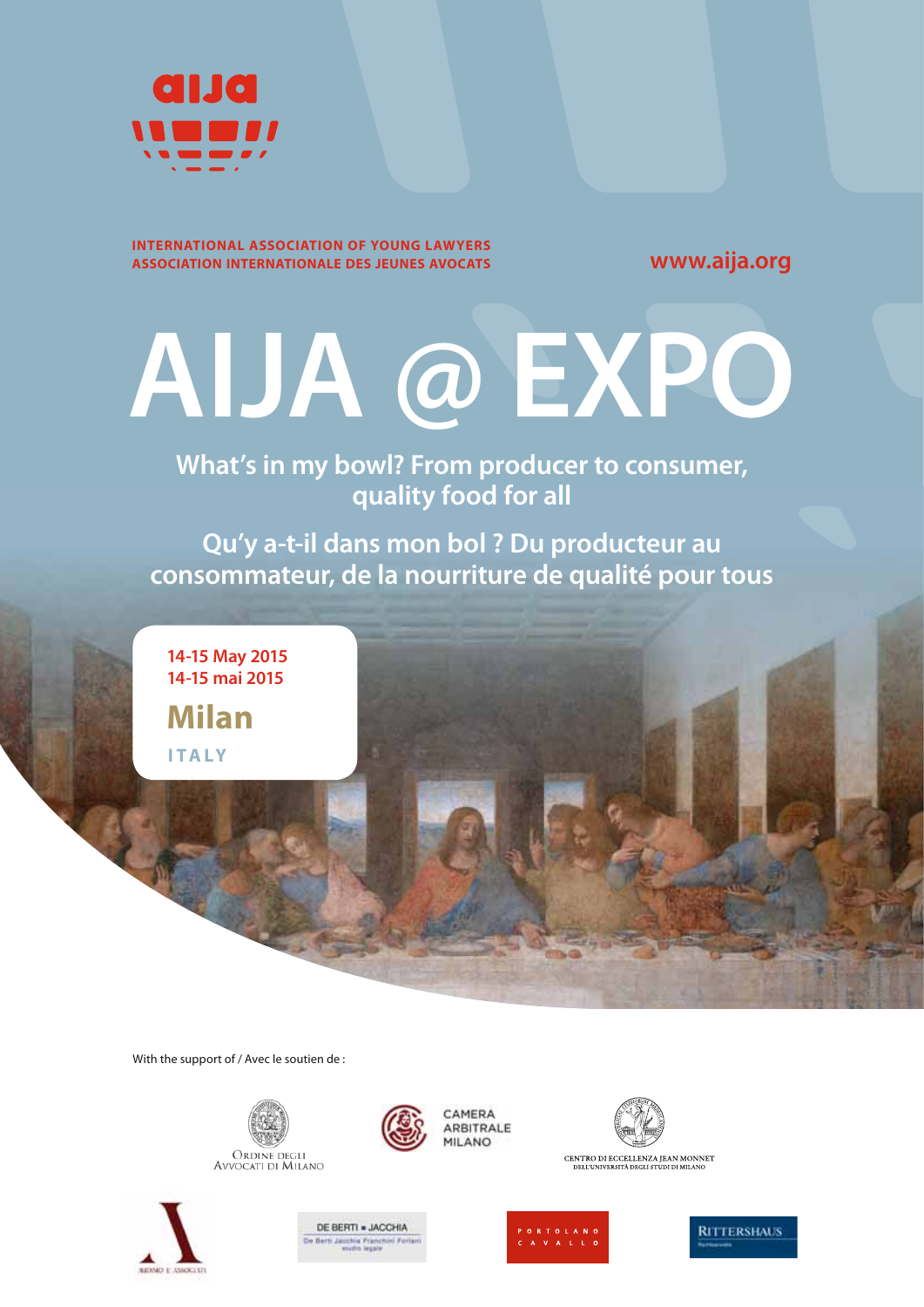

AIJA IS THE ONLY GLOBAL ASSOCIATION DEVOTED TO LAWYERS AND IN-HOUSE COUNSEL AGED 45 AND UNDER. AIJA, THROUGH <sup>A</sup> WIDE RANGE OF MEETINGS, SEMINARS, LAW COURSES AND ADVOCACY, PROMOTES PROFESSIONAL COOPERATION AND FRIENDSHIP AMONG YOUNG, CAREER BUILDING LEGAL PROFESSIONALS AROUND THE WORLD.

INTRIGUED BY ISSUES ON THE CUTTING EDGE OF INTERNATIONAL LAW? INTERESTED IN BUILDING AN INTERNATIONAL PRACTICE? EAGER NOT ONLY TO BECOME PART OF A NETWORK OF THOUSANDS OF CAREER BUILDING LAWYERS AND IN-HOUSE COUNSEL FROM ALL OVER THE WORLD, BUT ALSO, WITH <sup>A</sup> LITTLE EFFORT, TO BECOME THEIR FRIENDS? KEEN TO GO TO SEMINARS RUN BY ENTHUSIASTIC PROFESSIONALS WHO WILL SHARE THEIR IDEAS AND INVOLVE YOU IN DISCUSSIONS ON THE LATEST DEVELOPMENTS IN LAW AND BUSINESS? THEN AIJA IS YOUR ASSOCIATION.

AIJA GIVES LEGAL PROFESSIONALS AN EXCELLENT OPPORTUNITY TO CONTRIBUTE TO IMPORTANT TOPICS CONCERNING THE PROFESSION IN AN INTERNATIONAL ENVIRONMENT. WITHIN AIJA, LAWYERS AND IN-HOUSE COUNSEL CAN SHARE VIEWS AND EXPERIENCES WITH OTHER COLLEAGUES FROM AROUND THE WORLD AND ENHANCE THEIR PROFESSIONAL SKILLS. WE FOCUS NOT ONLY ON LEGAL SKILLS, BUT EQUALLY IMPORTANTLY ON CONTRIBUTING TO THE BROADER PROFESSIONAL DEVELOPMENT OF OUR MEMBERS, WHICH IS OF PARAMOUNT IMPORTANCE TO THE 21ST CENTURY LAWYER AND INCLUDES NEGOTIATION AND MANAGEMENT SKILLS AND THE ABILITY TO WORK IN A MULTI-CULTURAL ENVIRONMENT. BY JOINING AIJA YOU WILL BENEFIT FROM THE INPUT OF, AND DISCUSSIONS WITH, COLLEAGUES ON AN EQUAL FOOTING. WE DO NOT "LECTURE" – WE "SHARE, LEARN AND BENEFIT".

DEFENDING THOSE PRINCIPLES, WHICH ARE AN INTRICATE PART OF THE LEGAL PROFESSION WORLDWIDE, AIJA IS ALSO COMMITTED TO THE DEFENCE OF HUMAN RIGHTS AND THE SOCIAL RESPONSIBILITY OF LEGAL PROFESSIONALS.

> **MILANO 20** MAY - 31 OCTOR

# **Introduction**

On May 14 and 15 2015, you are all invited to take part to the Seminar "AIJA @ EXPO - What's in my bowl? From producer to consumer, quality food for all".

As you might be aware of, in 2015, between May 1<sup>st</sup> and October 31<sup>st</sup>, Milan will host next World Exposition, themed "**Feeding the Planet, Energy for Life**", the global challenge for a wider accessibility to sufficient and healthy food.

Within the framework of this international event, AIJA organizes a Seminar expanding on the topics raised by the EXPO.

Thursday afternoon will commence with the opening remarks of the Bar Association of Milan, deeply involved in promoting the social role of Lawyers to safeguard and guarantee people's rights, also in accessing sufficient and healthy food; a special focus on EU limits to production and distribution of food will then follow. The first part of the Seminar will conclude with a special session hosting major representatives of Food Institutions (EFSA) and Industries.

On Friday the Seminar will then touch the topics of efficient distribution of healthy food, setting up distribution chains, transport and conservation of food, new ways of distributing through web platforms, import-export of food, their labelling and advertisement, taxation and relations with the Customs.

Professional speakers and entrepreneurs will gather to provide their expertise and case histories: EFSA, Aceto Balsamico Consortium, Barilla, Parmalat have already confirmed their support to the initiative.

Finally, for those of you of are willing to stay in Milan one more day, after having spent Thursday and Friday enjoying the scientific part of the Seminar, on Saturday 16<sup>th</sup> all participants are invited to experience "in practice" the Food of the World in a visit to EXPO site.

Milan is perfectly connected both via airplane and train:

- Malpensa Airport (far not more than 30-45 minutes depending on the transportation chosen) serves all European Countries and most of the Countries overseas; cost for shuttle busses does not exceed 8 – 10 euros, train ticket is 11 euros and a taxi ride costs 90 euros;
- Linate is the City Airport (20 minutes far from the very city centre) and is also the terminal for many European flights: a taxi ride will not cost more than 20-25 euros to all major hotels in the centre or in the alternative bus 73 directly connects the Airport with Piazza San Babila, behind the Duomo;
- Bergamo Airport (40 minutes far) is the perfect terminal for low-cost flights and it is connected via continuous bus rides to Milan Central train Station.

In addition to that, the two main train station (Central Station and Porta Garibaldi Station) are daily reached by high speed train crossing entire Europe.

The OC is working hard to make all participants experience an authentic taste of Italy in exciting and beautiful Milan: you will enjoy Art and Design Museums, masterpieces like "the last supper" of Leonardo Da Vinci, the fashion district, the design district; if you are considering to show your partners and your family sketches of Italy during the weekend, you might contemplate that Como and its lake, Turin, Verona and Garda Lake are at only 1 hour by train, Venice and Florence are at 2 hours, Rome is at only 1 hour by plane, Naples, Pompei and Capri at only 1.30. Come enjoy our company!

> **Attending this event will grant you CLE/CPD credits in most jurisdictions.**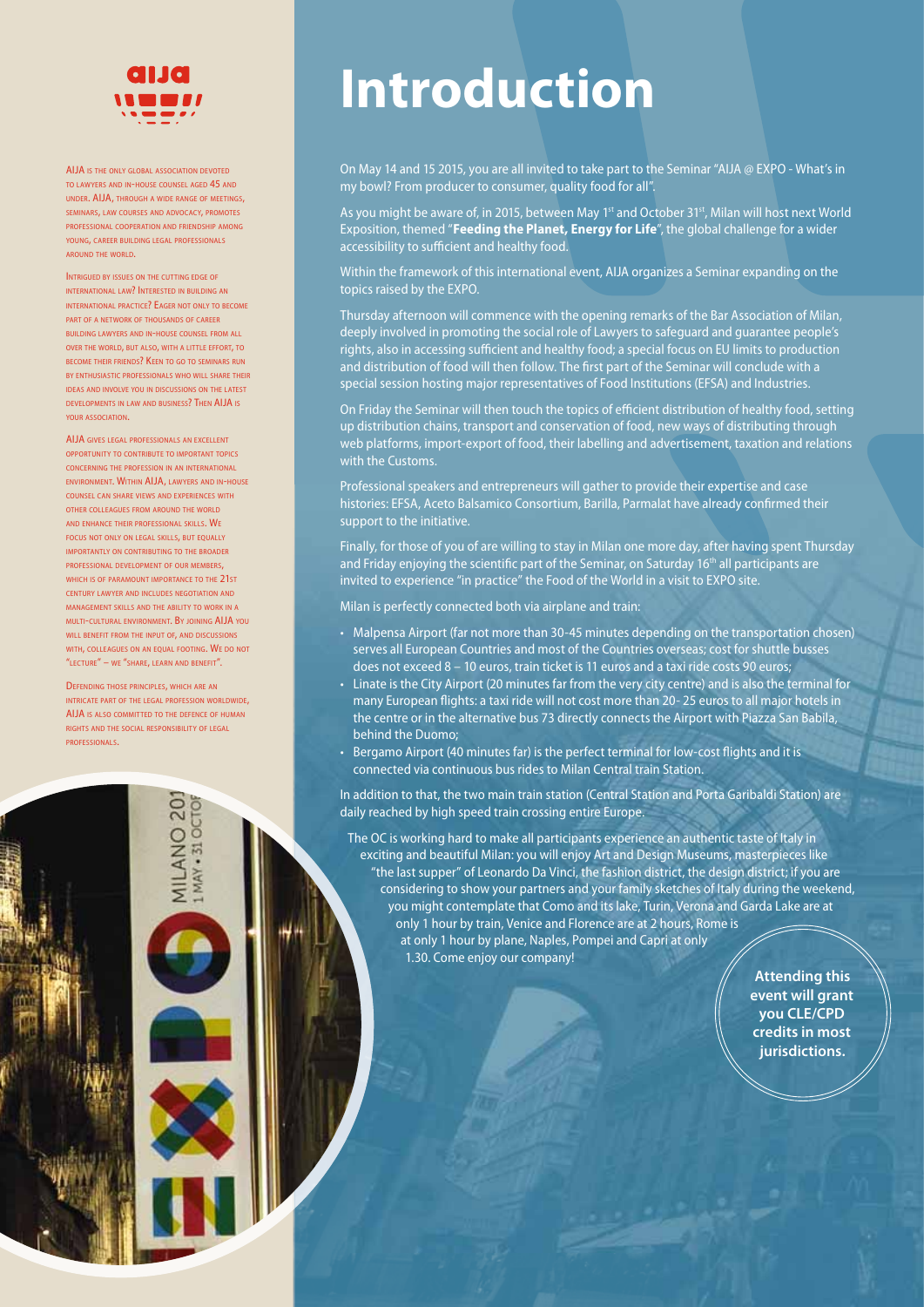# **Introduction**

Les 14 et 15 mai 2015, vous êtes toutes et tous invités à participer au séminaire organisé sur le thème « AIJA @ EXPO – Qu'y a-t-il dans mon bol ? Du producteur au consommateur, de la nourriture de qualité pour tous ».

Comme vous le savez peut-être, entre le 1<sup>er</sup> mai et le 31 octobre 2015, Milan accueillera la prochaine Exposition universelle, ayant pour thème « **Nourrir la planète, Énergie pour la vie** », le défi mondial pour un plus large accès à une nourriture suffisante, saine et en toute sécurité.

Dans le cadre de cette manifestation internationale, l'AIJA organise un séminaire sur les sujets soulevés par l'EXPO.

Le séminaire débutera le jeudi après-midi avec le discours inaugural de l'Association du barreau de Milan, qui milite activement en faveur de la promotion du rôle social des avocats, chargés de défendre et de garantir les droits des personnes, notamment en leur permettant d'avoir accès à une alimentation suffisante et saine ; l'association s'attardera ensuite sur les limites européennes à la production et à la distribution de denrées alimentaires. Le premier volet du séminaire se terminera par une session spéciale faisant intervenir les principaux représentants des institutions (EFSA) et des industries actives dans le domaine de l'alimentation.

Le vendredi, le séminaire abordera ensuite les thèmes suivants : la distribution efficace d'aliments sains, la mise en place de chaînes de distribution, le transport et la conservation des aliments, les nouveaux moyens de distribution basés sur les plateformes en ligne, l'importation/exportation d'aliments, leur étiquetage et leur publicité, leur taxation et les relations avec les douanes.

Des orateurs professionnels et des entrepreneurs se réuniront pour partager leur expertise et leurs observations : ont déjà confirmé leur soutien à cette initiative l'EFSA, le Consortium de protection du vinaigre balsamique (Aceto Balsamico), Barilla et Parmalat.

Enfin, pour ceux parmi vous qui sont disposés à passer une journée de plus à Milan, après le volet scientifique du séminaire (jeudi et vendredi), le samedi 16, l'ensemble des participants seront invités à découvrir « concrètement » l'exposition « Food of the World » dans le cadre d'une visite du site de l'EXPO.

Milan est une ville parfaitement connectée, que ce soit en avion ou en train :

San Babila, derrière le Dôme ;

- L'aéroport Malpensa (à 30-45 minutes de Milan en fonction du moyen de transport choisi) dessert tous les pays d'Europe et la plupart des autres destinations ; le prix des navettes n'excède pas les 8 – 10 euros, le billet de train coûte 11 euros et le taxi, 90 euros ; • Linate est l'aéroport citadin (situé à 20 minutes du centre-ville), mais il accueille également de nombreux vols européens : pour rejoindre les principaux hôtels dans le centre en taxi, le prix de la course ne dépasse pas les 20-25 euros et le bus 73 relie directement l'aéroport à la Piazza
- L'aéroport de Bergame (40 minutes), l'aérogare idéale pour les vols low cost, est connecté à la gare centrale de Milan par plusieurs lignes de bus.

En outre, les deux principales gares ferroviaires (la gare centrale et la gare Porta Garibaldi) sont reliées à l'ensemble de l'Europe par des trains à grande vitesse qui circulent tous les jours.

Le comité d'organisation ne ménage pas ses efforts pour permettre à l'ensemble des participants de vivre une expérience italienne authentique dans cette ville si belle et animée qu'est Milan : vous découvrirez des musées d'art et du design, des chefs-d'œuvre comme « La Cène » de Léonard de Vinci, le quartier de la mode ou celui du design ; si vous envisagez de prolonger votre séjour pour passer le week-end en Italie avec votre partenaire ou vos proches, sachez que Côme et son lac, Turin, Vérone et le lac de Garde sont à une heure de train seulement, Venise et Florence, à deux heures, Rome, à une heure d'avion à peine, et Naples, Pompéi et Capri, à 1 h 30 seulement. Venez profiter de notre compagnie !

**En participant à cet évènement, vous bénéfi cierez de crédits CLE/CPD dans la plupart des juridictions.**



L'AIJA EST LA SEULE ASSOCIATION MONDIALE CONSACRÉE AUX AVOCATS ET JURISTES D'ENTREPRISES DE MOINS DE 45 ANS. EN PROPOSANT UN LARGE CHOIX DE RÉUNIONS, SÉMINAIRES, COURS DE DROIT ET DE PLAIDOIRIE, L'AIJA ENCOURAGE LA COLLABORATION ET L'AMITIÉ ENTRE LES JEUNES QUI FONT CARRIÈRE DANS LES PROFESSIONS JURIDIQUES DANS LE MONDE ENTIER.

CURIEUX DES DERNIERS DÉVELOPPEMENTS DU DROIT INTERNATIONAL ? INTÉRESSÉ PAR LA CRÉATION D'UN CABINET INTERNATIONAL ? ENTHOUSIASTE <sup>À</sup> L'IDÉE DE NE PAS SEULEMENT FAIRE PARTIE D'UN RÉSEAU DE MILLIERS D'AVOCATS OU DE JURISTES DÉMARRANT LEUR CARRIÈRE DANS LE MONDE ENTIER, MAIS DE FAIRE UN PETIT EFFORT POUR DEVENIR LEUR AMI ? ATTIRÉ PAR DES SÉMINAIRES ANIMÉS PAR DES PROFESSIONNELS ENTHOUSIASTES QUI PARTAGENT LEURS IDÉES AVEC VOUS ET VOUS FONT PARTICIPER AUX DISCUSSIONS SUR LES DERNIÈRES AVANCÉES EN DROIT DES AFFAIRES ? ALORS L'AIJA EST VOTRE ASSOCIATION.

L'AIJA OFFRE AUX PROFESSIONNELS DU DROIT UNE EXCELLENTE OPPORTUNITÉ DE CONTRIBUER DANS UN ENVIRONNEMENT INTERNATIONAL AUX SUJETS IMPORTANTS QUI CONCERNENT LA PROFESSION. AU SEIN DE L'AIJA, AVOCATS ET JURISTES D'ENTREPRISES PARTAGENT LEURS AVIS ET LEURS EXPÉRIENCES AVEC D'AUTRES COLLÈGUES DU MONDE ENTIER ET AMÉLIORENT LEURS APTITUDES PROFESSIONNELLES. NOUS NE METTONS PAS SEULEMENT L'ACCENT SUR LES COMPÉTENCES LÉGALES MAIS AUSSI SUR DES ASPECTS TELS QUE LA NÉGOCIATION, LA CAPACITÉ DE GESTION ET L'APTITUDE À TRAVAILLER DANS UN ENVIRONNEMENT MULTICULTUREL, QUI SONT TOUT AUSSI IMPORTANTS POUR LE DÉVELOPPEMENT PROFESSIONNEL DE NOS MEMBRES, ET QUI CONSTITUENT DES COMPÉTENCES PRIMORDIALES POUR UN AVOCAT AU 21<sup>E</sup> SIÈCLE. EN REJOIGNANT L'AIJA, VOUS BÉNÉFICIEREZ DES IDÉES DE VOS COLLÈGUES ET DE DISCUSSIONS AVEC EUX SUR UN PIED D'ÉGALITÉ. NOUS NE « DONNONS PAS DE LEÇONS » – NOUS « PARTAGEONS, NOUS APPRENONS ET NOUS EN TIRONS BÉNÉFICE ».

TOUT EN DÉFENDANT LES PRINCIPES QUI FONT PARTIE INTÉGRANTE DES PROFESSIONS JURIDIQUES PARTOUT LE MONDE, L'AIJA EST AUSSI UN ARDENT DÉFENSEUR DES DROITS DE L'HOMME ET DE LA RESPONSABILITÉ SOCIALE DES PROFESSIONS JURIDIQUES.

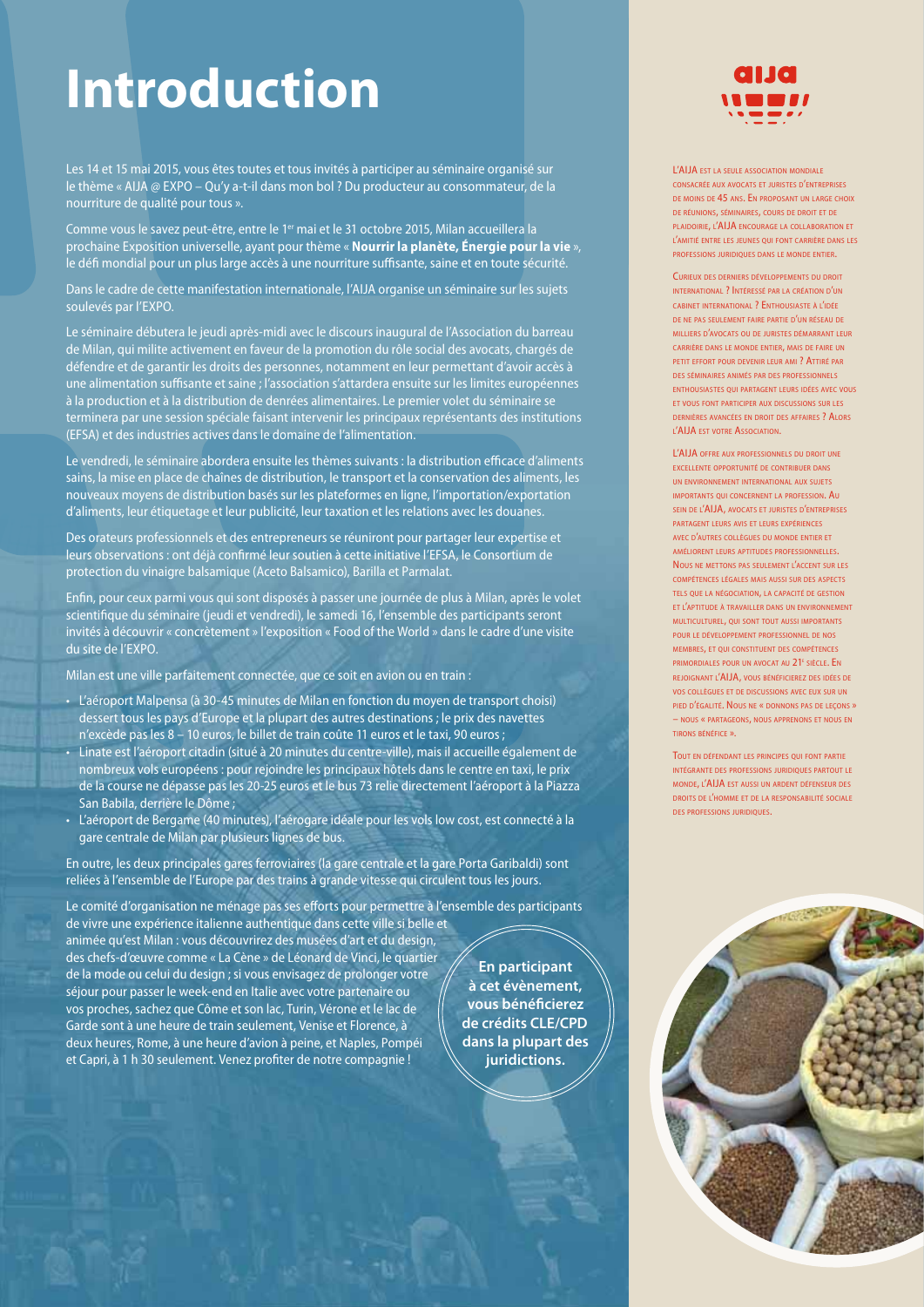# **Program**

# **Thursday, 14 May 2015**

|       | 12.30 on Registration at the Venue                                                                    |
|-------|-------------------------------------------------------------------------------------------------------|
| 14.00 | <b>Introduction to the Seminar</b><br>by Dirk Nuyts, Fragomen, Zürich, Switzerland, President of AIJA |
|       | <b>Welcome greetings</b>                                                                              |
| 14.15 | <b>I SEMINAR SESSION</b>                                                                              |
|       | Nutrition rights in Practice: the role of the Attorney and the Bar                                    |
|       | in the promotion of Feeding Law                                                                       |
|       | Moderator: Emiliano Ganzarolli, Audisio e Associati, Milan                                            |
|       | Speakers: President of the Milan Bar<br>Members of the Counsel of the Milan Bar                       |
|       | Members of the EXPO Committee of the Milan Bar                                                        |
| 14.45 | <b>II SEMINAR SESSION</b>                                                                             |
|       | EU limits to production and distribution of food                                                      |
|       | Moderator: Prof. Bruno Nascimbene, State University of Milan                                          |
|       | Speakers: Prof. Francesco Rossi Dal Pozzo, State University of Milan                                  |
| 15.30 | Coffee break                                                                                          |
| 16.00 | <b>III SEMINAR SESSION</b>                                                                            |
|       | The production and commerce of diary goods beyond quality                                             |
|       | and safety legislations borders and towards the delicate balance                                      |
|       | between dietary needs and available resources                                                         |
|       | Moderator: Giuseppe Scotti, Studio Scotti                                                             |
|       | Speakers: Simone Gabbi, EFSA - European Safe Food Autority,<br><b>University of Parma</b>             |
|       | Franco Guariglia, General Counsel for Barilla                                                         |
| 17.00 | <b>IV SEMINAR SESSION</b>                                                                             |
|       | Alternative Dispute Resolution systems: how to feed the planet                                        |
|       | (and not the State Courts)                                                                            |
|       | Moderator: Michelangelo Cicogna - De Berti Jacchia Franchini<br>Forlani - Milan                       |
|       | Speaker: Stefano Azzali - Secretary General, Milan Chamber of                                         |
|       | Arbitration                                                                                           |
| 17.30 | <b>V SEMINAR SESSION</b>                                                                              |
|       | The role of the WTO and its dispute resolution process in the                                         |
|       | <b>International food industry</b>                                                                    |
|       | Moderator: Michelangelo Cicogna, De Berti Jacchia Franchini Forlani,<br><b>Milan</b>                  |
|       | Speakers: Tommaso Soave, Legal Affairs Division World Trade                                           |
|       | Organisation, Geneva                                                                                  |
|       | Ilaria Accorsi, Sidley Austin LLP, Geneva                                                             |

- 18.30 Get together cocktail (at walking distance)
- 20.00 on A real taste of Italy: home hospitality

# **Friday, 15 May 2015**

### 8.00 on Registration at the Venue

**9.00 VI SEMINAR SESSION**

 **"Where can I buy my delicious food, and when can I expect to have it on my table?". New distribution chains of food & beverage: web platform and just in time delivery**

Moderator: **Benedikt Rohrßen**, Taylor Wessing – Munich (Germany) Speakers: **Milena Prisco**, Studio Previti – Milan (Italy) **Pascal Böhner**, Bardehle Pagenberg – Munich (Germany) **Nicolò Di Castelnuovo**, McDermott Will & Emery – Milan (Italy) **Olga Ira Dimopoulou**, Dimo Legal – Cologne (Germany)

10.30 Coffee break

#### **11.00 VII SEMINAR SESSION**

 **From producers to consumers. How to manage a logistics cold chain without incurring in hard liabilities: the insurance perspective.**

Moderator: **F. Javier Zabala**, San Simón & Duch – Bilbao (Spagna) Speakers: **Tim Schommer**, Ince & Co. – Hamburg (Germany) **Annemieke Spijker**, AKD advocaten notarissen – Rotterdam (The Netherlands)

**Steffen Maelicke**, Dabelstein & Passehl - Hamburg (Germany)

| 12.00 | <b>VIII SEMINAR SESSION</b>                                                                               |
|-------|-----------------------------------------------------------------------------------------------------------|
|       | New EU Regulations and tax issues affecting the circu                                                     |
|       | food                                                                                                      |
|       | Moderator: Ferenc Ballegeer, Ferenc Ballegeer Advocaat                                                    |
|       | $\sigma$ is the second and the second state of the second state $\sigma$ . The second state is the second |

Speakers: **Filippo Bruno**, Studio Legale Mordiglia **Inga-Kristin Zillmer**, Koblenzer – Kanzlei für Steuerrecht – Stuttgart (Germany)

**circulation of** 

#### 12.45 Light lunch

| 14.00 | <b>IX SEMINAR SESSION</b>                                                       |
|-------|---------------------------------------------------------------------------------|
|       | "Is my food safe?": how to warrant the compliance of safety rules               |
|       | while distributing and carrying food.                                           |
|       | Moderator: Niels Jørn Friborg, HAFNIA Law Firm - Copenhagen                     |
|       | (Denmark)                                                                       |
|       | Speakers: Cherry Almeida, Boonk Van Leeuwen advocaten N.V. -                    |
|       | Rotterdam (The Netherlands)                                                     |
|       | <b>Orlando Celso Silva Neto</b> , Silva Neto Advogados - Florianópolis (Brazil) |
|       | Alexandre Malan, Belot Malan & Associés - Paris (France)                        |
|       | Roberto Viscomi, Studio Legale Viscomi - Catanzaro (Italy)                      |
|       | Jens Magers, RITTERSHAUS Rechtsanwälte – Munich (Germany)                       |
| 15.30 | Coffee break                                                                    |
| 16.00 | <b>X SEMINAR SESSION</b>                                                        |
|       | Labeling, Advertisement and Protected Denomination of Origin                    |
|       | in the international distribution of food: How to deal with the                 |
|       | Import/Export in the EU, USA, (Russia) and China                                |
|       | Moderator: Mattia dalla Costa, CBA Studio Legale e Tributario -                 |
|       | Munich and Padova (Germany)                                                     |
|       | Speakers: <b>Alberto Desimoni</b> , Consorzio Aceto Balsamico                   |
|       | <b>Stephan Dittl Salger</b> - Frankfurt (Germany)                               |

**Barbara Sartori**, CBA Studio Legale e Tributario – Padova (Italy) **Minglei Wu**, Jade & Fountain PRC **Pavel Savitsky**, Borenius Russia Ltd **17.45- Closing remarks**

```
18.15
```
20.30 Dinner

# **Saturday, 16 May 2015 – Optional**

| 10.00 Meeting point: piazza Cadorna tube station<br>10.30 Visit at EXPO site |  |
|------------------------------------------------------------------------------|--|
| 13.00 Lunch together then free afternoon                                     |  |
| 20.30 Optional dinner                                                        |  |

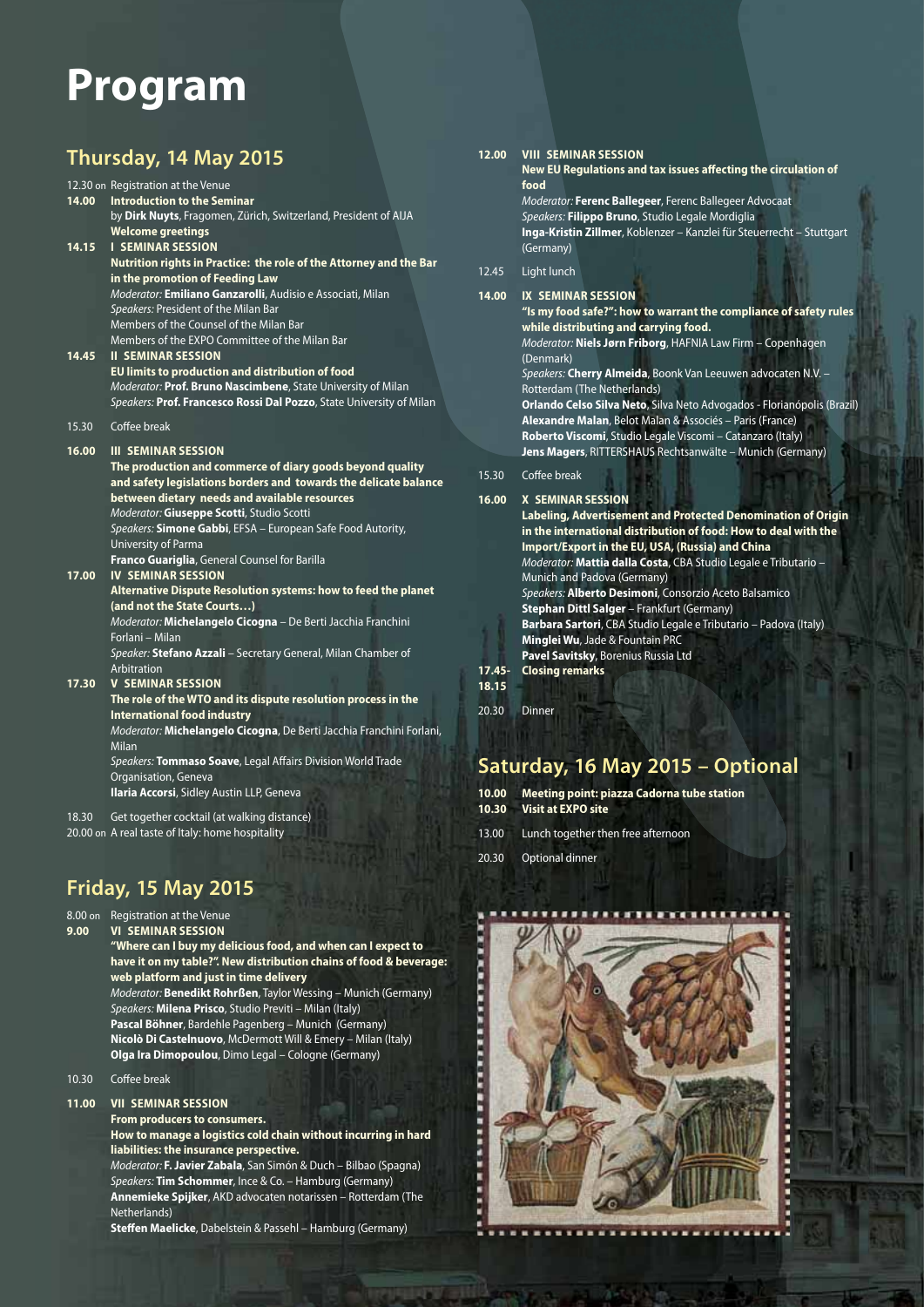# **Programme**

### **Jeudi 14 mai 2015**

#### 12 h 30 Inscription sur place **14 h 00 Présentation du séminaire** par **Dirk Nuyts**, Fragomen, Zürich, Suisse, Président de l'AIJA  **Mot de bienvenue 14 h 15 SESSION I DU SÉMINAIRE Les droits à l'alimentation dans la pratique : le rôle de l'avocat et du barreau dans la promotion du droit en matière d'alimentation**  Modérateur : **Emiliano Ganzarolli** – Audisio e Associati, Milan Orateurs: Président du barreau de Milan Membres du Conseil du barreau de Milan Membres du Comité de l'EXPO du barreau de Milan **14 h 45 SESSION II DU SÉMINAIRE Les limites européennes à la production et à la distribution de denrées alimentaires** Modérateur : **Prof. Bruno Nascimbene**, Université de Milan Orateurs : **Prof. Francesco Rossi Dal Pozzo**, Université de Milan 15 h 30 Pause café

#### **16 h 00 SESSION III DU SÉMINAIRE**

#### **La production et le commerce de produits laitiers par-delà les frontières des lois en matière de qualité et de sécurité, et pour la promotion du délicat équilibre entre les besoins alimentaires et les ressources disponibles** Modérateur : **Giuseppe Scotti**, Studio Scotti

 Orateurs: **Simone Gabbi**, EFSA – Autorité européenne de sécurité des aliments, Université de Parme

**Franco Guariglia**, Avocat général Barilla

#### **17 h 00 SESSION IV DU SÉMINAIRE**

 **Systèmes alternatifs de résolution de disputes: comment nourrir la planète (et non les tribunaux d'État)** Modérateur : **Michelangelo Cicogna** – De Berti Jacchia Franchini Forlani – Milan Orateur : **Stefano Azzali** – Secrétaire Général, Chambre d'Arbitrage de Milan

#### **17 h 30 SESSION V DU SÉMINAIRE**

**Le rôle de l'OMC et de son mécanisme de règlement des diff érends dans l'industrie alimentaire internationale** Modérateur : **Michelangelo Cicogna**, De Berti Jacchia Franchini Forlani, Milan Orateurs : **Tommaso Soave**, Division des affaires juridiques Organisation mondiale du commerce, Genève **Ilaria Accorsi**, Sidley Austin LLP, Genève

18 h 30 Cocktail informel (accessible à pied)

20 h 00 À la découverte de l'Italie : Dîner chez les confrères

# **Vendredi 15 mai 2015**

8 h 00 Inscription sur place<br>**9 h 00 SESSION VI DUSÉ 9 SESSION VI DU SÉMINAIRE** 

 **« Où puis-je acheter de délicieux aliments, et quand puis-je espérer les déguster chez moi ? » Les nouvelles chaînes de distribution d'aliments et de boissons : les plateformes en ligne et les livraisons juste à temps** Modérateur :

**Benedikt Rohrßen**, Taylor Wessing – Munich (Allemagne) Orateurs : **Milena Prisco**, Studio Previti – Milan (Italie) **Pascal Böhner**, Bardehle Pagenberg – Munich (Allemagne) **Nicolò Di Castelnuovo**, McDermott Will & Emery – Milan (Italie) **Olga Ira Dimopoulou**, Dimo Legal – Cologne (Allemagne)

#### 10 h 30 Pause café

#### **11 h 00 SESSION VII DU SÉMINAIRE**

 **Du producteur au consommateur. Comment gérer la logistique de la chaîne du froid sans risque : le** 

**point de vue des assurances.** Modérateur : **F. Javier Zabala**, San Simón & Duch – Bilbao (Espagne)

Orateurs : **Tim Schommer**, Ince & Co. – Hambourg (Allemagne) **Annemieke Spijker**, AKD advocaten notarissen – Rotterdam (Pays-Bas)

**Steffen Maelicke**, Dabelstein & Passehl – Hambourg (Allemagne) **12 h 00 SESSION VIII DU SÉMINAIRE**

> La nouvelle réglementation européenne et les questions fiscales **ayant des incidences sur la circulation des aliments** Modérateur : **Ferenc Ballegeer**, Ferenc Ballegeer Advocaat

Orateurs : **Filippo Bruno**, Studio Legale Mordiglia

**Inga-Kristin Zillmer**, Koblenzer - Kanzlei für Steuerrecht – Stuttgart (Allemagne)

#### 12 h 45 Déjeuner léger

#### **14 h 00 SESSION IX DU SÉMINAIRE**

 **« Mes aliments sont-ils sains ? » : comment garantir le respect de la réglementation en matière de sécurité dans la distribution et le transport de denrées alimentaires ?** 

Modérateur : **Niels Jørn Friborg**, Cabinet d'avocats HAFNIA – Copenhague (Danemark)

Orateurs : **Cherry Almeida**, Boonk Van Leeuwen advocaten N.V. – Rotterdam (Pays-Bas)

**Orlando Celso Silva Neto**, Silva Neto Advogados - Florianópolis (Brésil)

**Alexandre Malan**, Belot Malan & Associés – Paris (France) **Roberto Viscomi**, Studio Legale Viscomi – Catanzaro (Italie) **Jens Magers**, RITTERSHAUS Rechtsanwälte – Munich (Allemagne)

#### 15 h 30 Pause café

#### **16 h 00 SESSION X DU SÉMINAIRE**

 **L'étiquetage, la publicité et l'appellation d'origine protégée dans la distribution alimentaire internationale : comment gérer les importations/exportations dans l'Union européenne, aux États-Unis, (en Russie) et en Chine ?** Modérateur : **Mattia dalla Costa**, CBA Studio Legale e Tributario – Munich et Padoue (Allemagne) Orateurs : **Alberto Desimoni**, Consorzio Aceto Balsamico **Stephan Dittl**, Salger – Francfort (Allemagne) **Barbara Sartori**, CBA Studio Legale e Tributario – Padoue (Italie) **Minglei Wu**, Jade & Fountain PRC **Pavel Savitsky**, Borenius Russia Ltd **17 h 45 Conclusion** 

20 h 30 Dîner

### **Samedi 16 mai 2015 – facultatif**

**10 h 00 Point de rendez-vous : station de métro Piazza Cadorna 10 h 30 Visite du site de l'EXPO** 

13 h 00 Déjeuner ensemble, puis après-midi libre

20 h 30 Dîner (facultatif)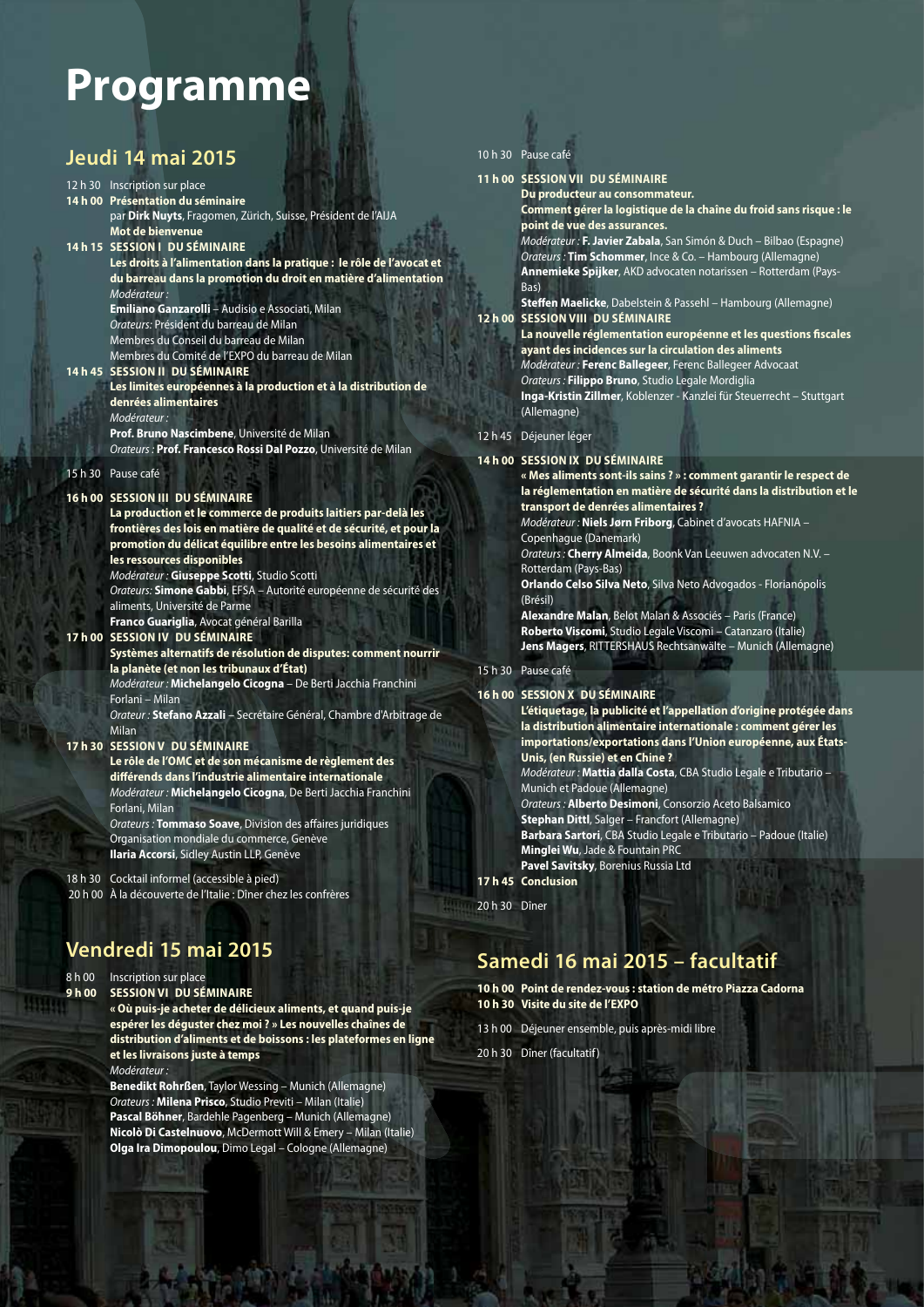

# **Practical information / Informations pratiques**

#### **Seminar Venue**

The Seminar will be held in Milan, at **Palazzo Turati** in via Meravigli 9/b Tel. +39.02.8515.5873

#### **Online Registration**

To register, please visit the AIJA webpage of the event: https://www.aija.org/events/whats-bowl

#### **Registration Fees**

| + VAT, if applicable      | $\leq$ 14.04.2015 | >14.04.2015    |
|---------------------------|-------------------|----------------|
| AIJA Member $<$ 35        | $\epsilon$ 430    | $\epsilon$ 500 |
| AIJA Member $\geq$ 35     | $\epsilon$ 470    | $\epsilon$ 530 |
| Non AIJA Member $<$ 35    | $\epsilon$ 510    | $\epsilon$ 570 |
| Non AIJA Member $\geq$ 35 | $\epsilon$ 550    | $\epsilon$ 600 |
| Speaker                   | $\epsilon$ 430    | $\epsilon$ 500 |
| In-house Counsel          | $\epsilon$ 430    | $\epsilon$ 500 |
| Accompanying person       | € 120             | $\epsilon$ 120 |

The registration fee includes attendance at the Seminar, documentation, coffee The accompanying persons' fee includes the welcome cocktail and dinner on Thursday and the Friday dinner.

Registration is considered binding immediately, but participation in the event is possible only after full payment of the registration fee.

AIJA will be pleased to provide a certificate of attendance which, subject to the exact CLE/CPD requirements, may be used to obtain the continuing legal

#### **Accommodation**

Accommodation is not included in the registration fee and is at the participant's

We recommend the following hotels:

#### **Hotel Palazzo delle Stelline**

Corso Magenta, 61, t. +39 02 481 8431;

3 stars hotel in front of Santa Maria delle Grazie (Da Vinci's "last supper") Single occupancy 120 euros + 4 euros/day tourist tax; breakfast included Double occupancy 180 euros + 4 euros/day tourist tax; breakfast included We reserved here 20 rooms and special rates will be guaranteed **until March 15th** 2015.

#### **Hotel dei Cavalieri Milan**

Piazza Missori 1, t. +39 02 88571; 4 stars hotel at 300 mt from the Duomo; Single occupancy 195 euros + 5 euros/day tourist tax; breakfast included Double Room single occupancy 205 euros + 5 euros/day tourist tax; breakfast We reserved here 10 rooms and special rates will be guaranteed **until April 10th** 2015.

#### **Language**

#### **Dress code**

Business (working sessions) and smart casual (evening program).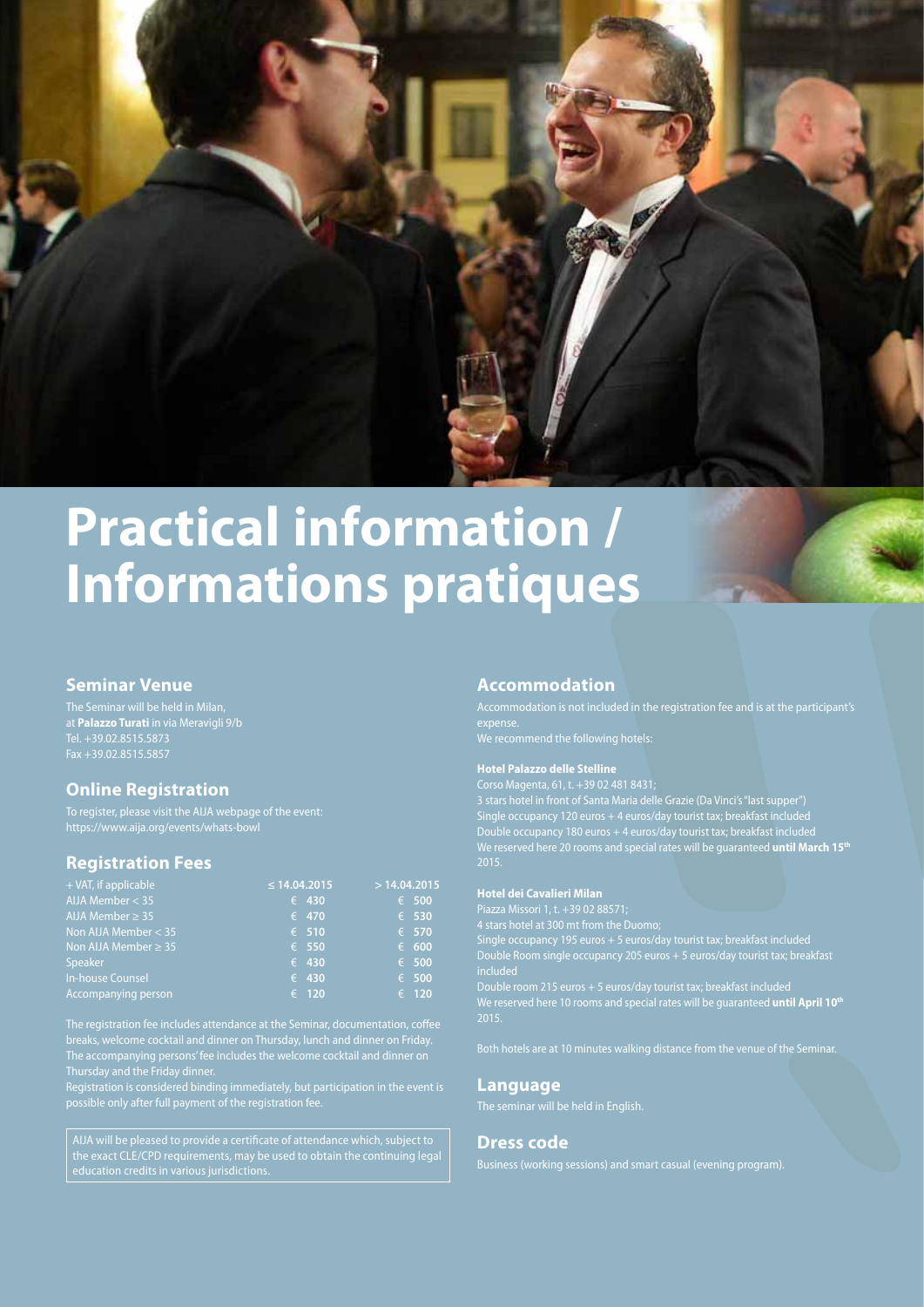

#### **Lieu du séminaire**

Le séminaire se tiendra à Milan, au **Palazzo Turati**, via Meravigli 9/b Tél. +39.02.8515.5873

#### **Inscription en ligne**

Pour s'inscrire, veuillez vous rendre sur le site de l'AIJA dédié à l'évènement : https://www.aija.org/events/whats-bowl

#### **Frais d'inscription**

|                                | $\leq$ 14.04.2015 | >14.04.2015 |
|--------------------------------|-------------------|-------------|
| Membre $\overline{A IJA}$ < 35 | 430€              | 500€        |
| Membre AIJA $\geq$ 35          | 470€              | 530€        |
| Non-membre $AIJA < 35$         | 510€              | 570€        |
| Non-membre AIJA $\geq$ 35      | 550€              | $600 \in$   |
| Intervenant                    | 430€              | 500€        |
| Juriste d'entreprise           | 430€              | 500€        |
| Accompagnant                   | 120€              | 120€        |

ainsi que le déjeuner et le dîner du vendredi.

Les frais pour les accompagnants comprennent le cocktail de bienvenue et le dîner du jeudi, ainsi que le dîner du vendredi.

L'inscription est considérée comme contraignante immédiatement, mais la frais d'inscription.

fonction des conditions exactes des CLE/CPD, peut être utilisé comme document officiel pour obtenir des crédits d'éducation continue dans la plupart

#### **Hébergement**

participants. Nous recommandons les hôtels suivants :

#### **Hotel Palazzo delle Stelline**

Corso Magenta, 61, t. +39 02 481 8431 ; un hôtel 3 étoiles en face de Santa Maria delle Grazie (« La Cène » de de Vinci). Chambre simple 120 euros + 4 euros/jour pour la taxe de séjour ; petit-déjeuner inclus Chambre double 180 euros + 4 euros/jour pour la taxe de séjour ; petit-déjeuner inclus Nous y avons réservé vingt chambres et ces tarifs spéciaux seront garantis jusqu'au **15 mars 2015**.

#### **Hotel dei Cavalieri Milan**

Piazza Missori 1, t. +39 02 88571 ; un hôtel 4 étoiles à 300 m du Dôme ; petit-déjeuner inclus Chambre double pour une seule personne 205 euros + 5 euros/jour pour la taxe de séjour ; petit-déjeuner inclus Chambre double 215 euros + 5 euros/jour pour la taxe de séjour ; petit-déjeuner inclus

Nous y avons réservé dix chambres et ces tarifs spéciaux seront garantis jusqu'au **10 avril 2015**.

#### **Langue**

Le séminaire se tiendra en anglais.

#### **Code vestimentaire**

Tenue formelle (sessions de travail) et élégant décontracté (soirée).